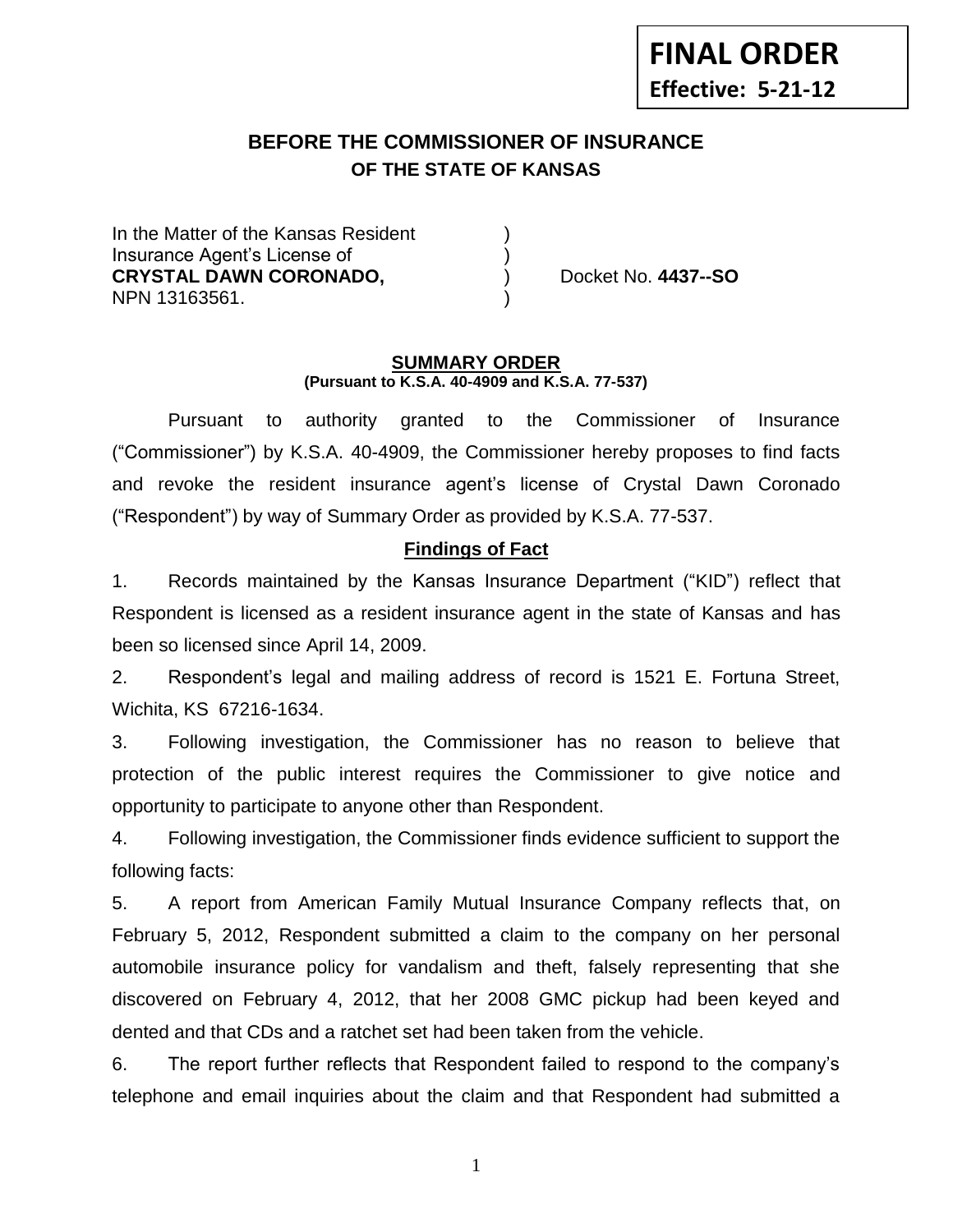claim for very similar damage to another insurance company in October 2011 and withdrawn the claim after the company requested an examination under oath.

7. By letter dated April 5, 2012, and addressed to Respondent at her address of record, counsel for KID invited Respondent to reply if she disputed the foregoing facts.

8. To date, Respondent has not replied, and the letter has not been returned.

9. Thus, the facts are deemed undisputed.

## **Applicable Law**

10. K.S.A. 40-4909(a) provides, in relevant part:

"The commissioner may deny, suspend, revoke or refuse renewal of any license issued under this act if the commissioner finds that the applicant or license holder has . . .

(2) Violated: (A) Any provision of chapter 40 of the Kansas Statutes Annotated, and amendments thereto, or any rule and regulation promulgated thereunder;

(8) Used any fraudulent, coercive, or dishonest practice, or demonstrated any incompetence, untrustworthiness, or financial irresponsibility in the conduct of business in this state or elsewhere. . . ." K.S.A. 2010 Supp. 40- 4909(a).

11. With respect to a claim, a "fraudulent insurance act" is defined as,

"an act committed by any person who, knowingly and with intent to defraud, presents, causes to be presented or prepares with knowledge or belief that it will be presented to or by an insurer . . . any written statement as part of, or in support of, . . . a claim for payment or other benefit pursuant to an insurance policy for commercial or personal insurance which such person knows to contain materially false information concerning any fact material thereto or conceals, for the purpose of misleading, information concerning any fact material thereto." K.S.A. 2010 Supp. 40-2,118(a).

12. In addition, the Commissioner may revoke any license issued under the Insurance Agents Licensing Act if the Commissioner finds that the interests of the insurer or the insurable interests of the public are not properly served under such license. K.S.A. 2010 Supp. 40-4909(b).

## **Conclusions of Law**

13. The Commissioner has jurisdiction over Respondent as well as the subject matter of this proceeding, and such proceeding is held in the public interest.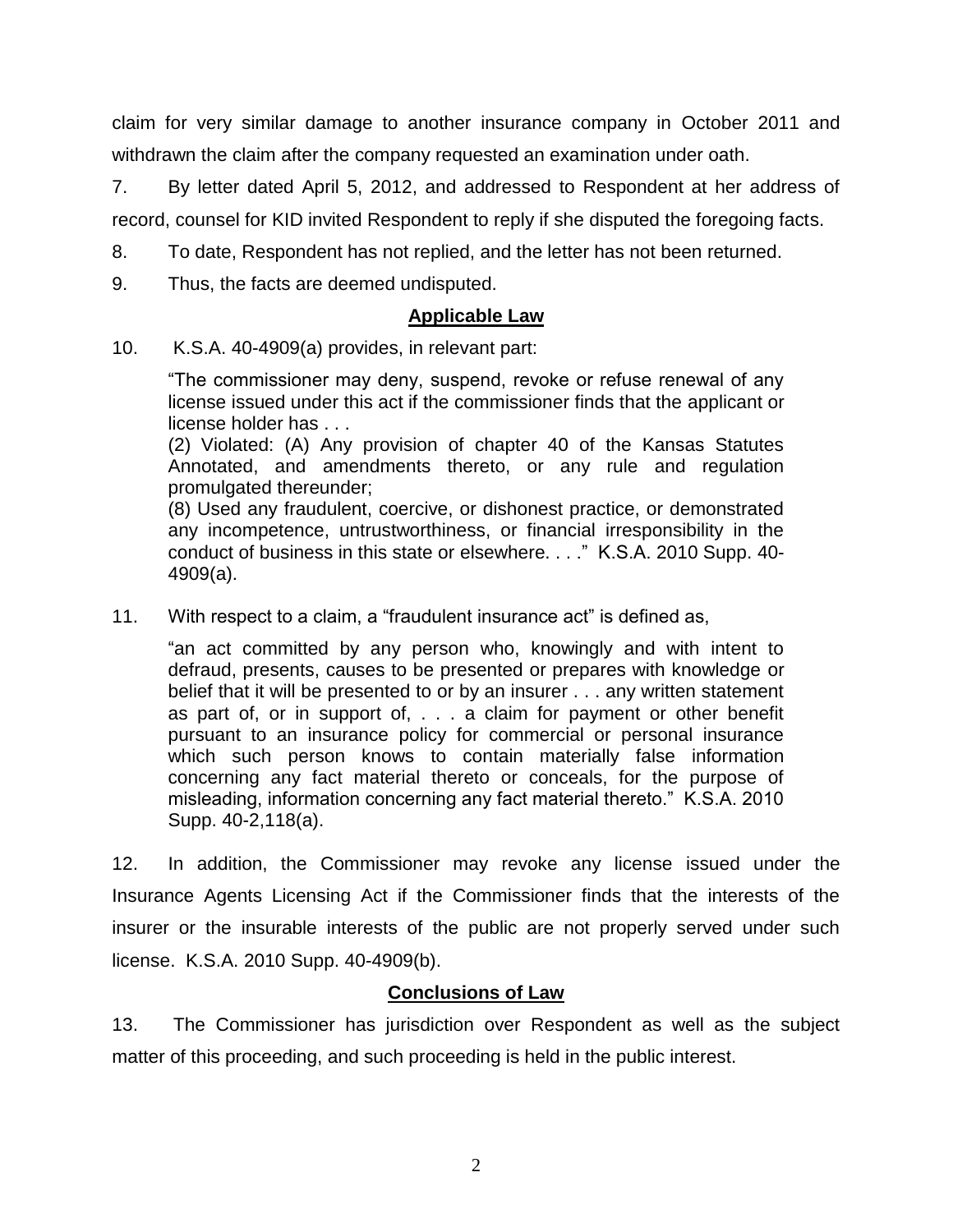14. The Commissioner finds that Respondent's license may be revoked pursuant to K.S.A. 40-4909(a)(8) because Respondent has used a fraudulent and dishonest practice in submitting a claim based on false statements regarding the loss.

15. The Commissioner also finds that Respondent's license may be revoked pursuant to K.S.A. 40-4909(a)(2)(A) because Respondent violated K.S.A. 40-2,118 by submitting a fraudulent claim under her personal automobile insurance policy.

16. Based on the foregoing findings, the Commissioner concludes that sufficient grounds exist for the revocation of Respondent's insurance agent license pursuant to K.S.A. 2010 Supp. 40-4909(a).

17. Further, the Commissioner finds that Respondent's license should be revoked pursuant to K.S.A. 40-4909(b) because it is not serving the interests of the insurer or the insurable interests of the public.

18. Based on the facts and circumstances set forth herein, it appears that the use of summary proceedings in this matter is appropriate, in accordance with the provisions set forth in K.S.A. 77-537(a), in that the use of summary proceedings does not violate any provision of the law, the protection of the public interest does not require the KID to give notice and opportunity to participate to persons other than Respondent, and after investigation, KID believes in good faith that the allegations will be supported to the applicable standard of proof.

#### **Policy to be Served**

Before issuing an insurance agent license, the Commissioner must determine that the applicant is qualified and has not committed any act that would be grounds for denial, suspension, or revocation. K.S.A. 40-4905(b). Further, the Commissioner may revoke any license issued under the Insurance Agents Licensing Act if the Commissioner finds that the interests of the insurer or the insurable interests of the public are not properly served under the license. The following action is appropriate to promote the security and integrity of the insurance business and protect insurance consumers by licensing, or continuing to license, persons or entities to sell, solicit, or negotiate insurance in the State of Kansas only if their conduct indicates they are both qualified and trustworthy.

3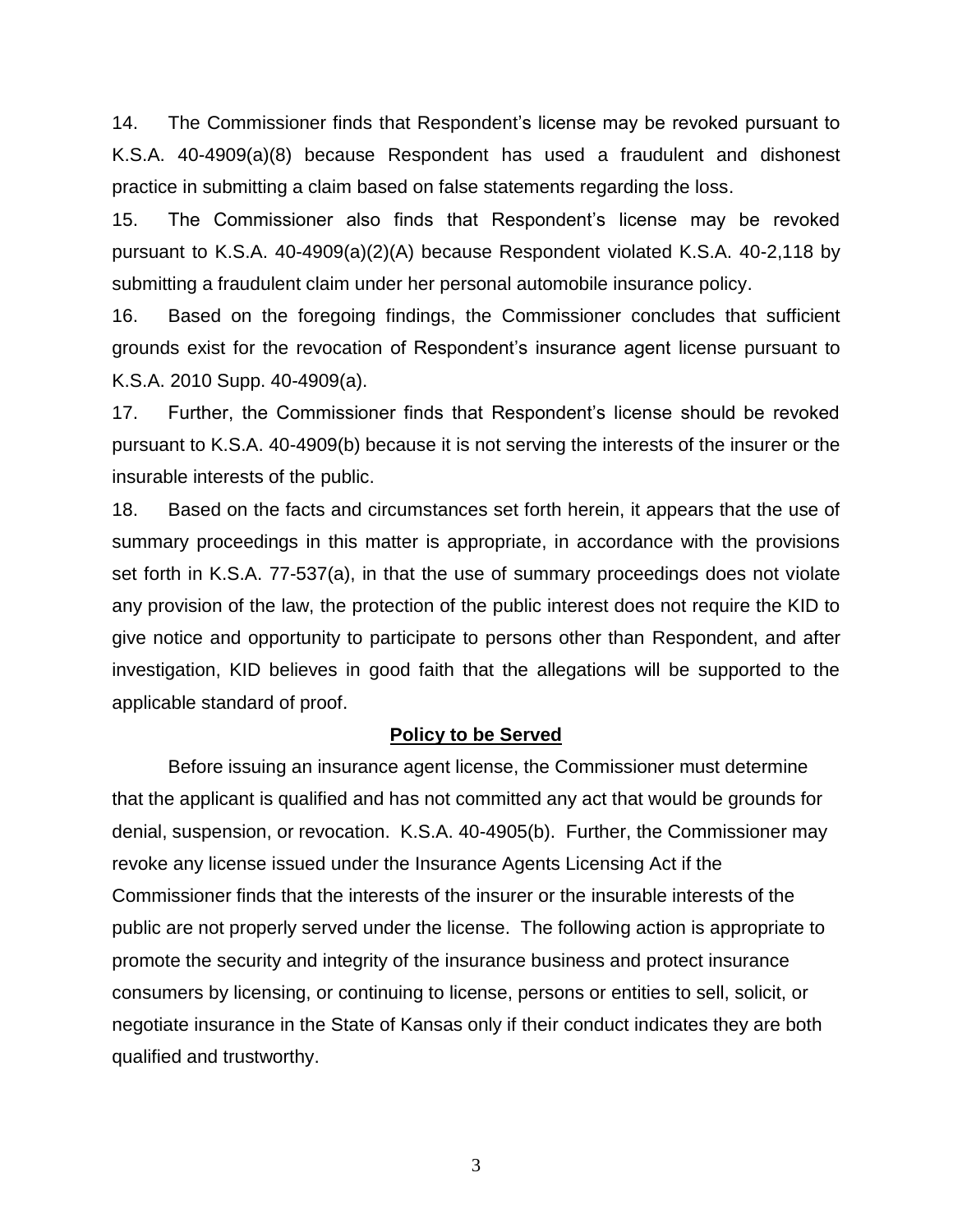**THE COMMISSIONER OF INSURANCE THEREFORE ORDERS** that the Kansas resident insurance agent's license of **CRYSTAL DAWN CORONADO** is hereby **REVOKED,** and **CRYSTAL DAWN CORONADO** shall **CEASE and DESIST** from the sale, solicitation, or negotiation of insurance, receiving compensation deriving from the sale, solicitation, or negotiation of insurance conducted on and after the effective date of this order, or performing any act toward the solicitation of or transaction of any business of insurance from and after the effective date of this order.

**It is further ordered**, pursuant to KSA 77-415(b)(2)(A), that this order is designated by KID as precedent.

**IT IS SO ORDERED THIS \_\_2nd\_\_ DAY OF MAY, 2012, IN THE CITY OF TOPEKA, COUNTY OF SHAWNEE, STATE OF KANSAS.**



\_/s/ Sandy Praeger\_\_\_\_\_\_\_\_\_\_\_\_\_\_\_\_ Sandy Praeger Commissioner of Insurance

BY:

| S/ Zachary J.C. Anshutz |  |
|-------------------------|--|
| Zachary J.C. Anshutz    |  |
| <b>General Counsel</b>  |  |